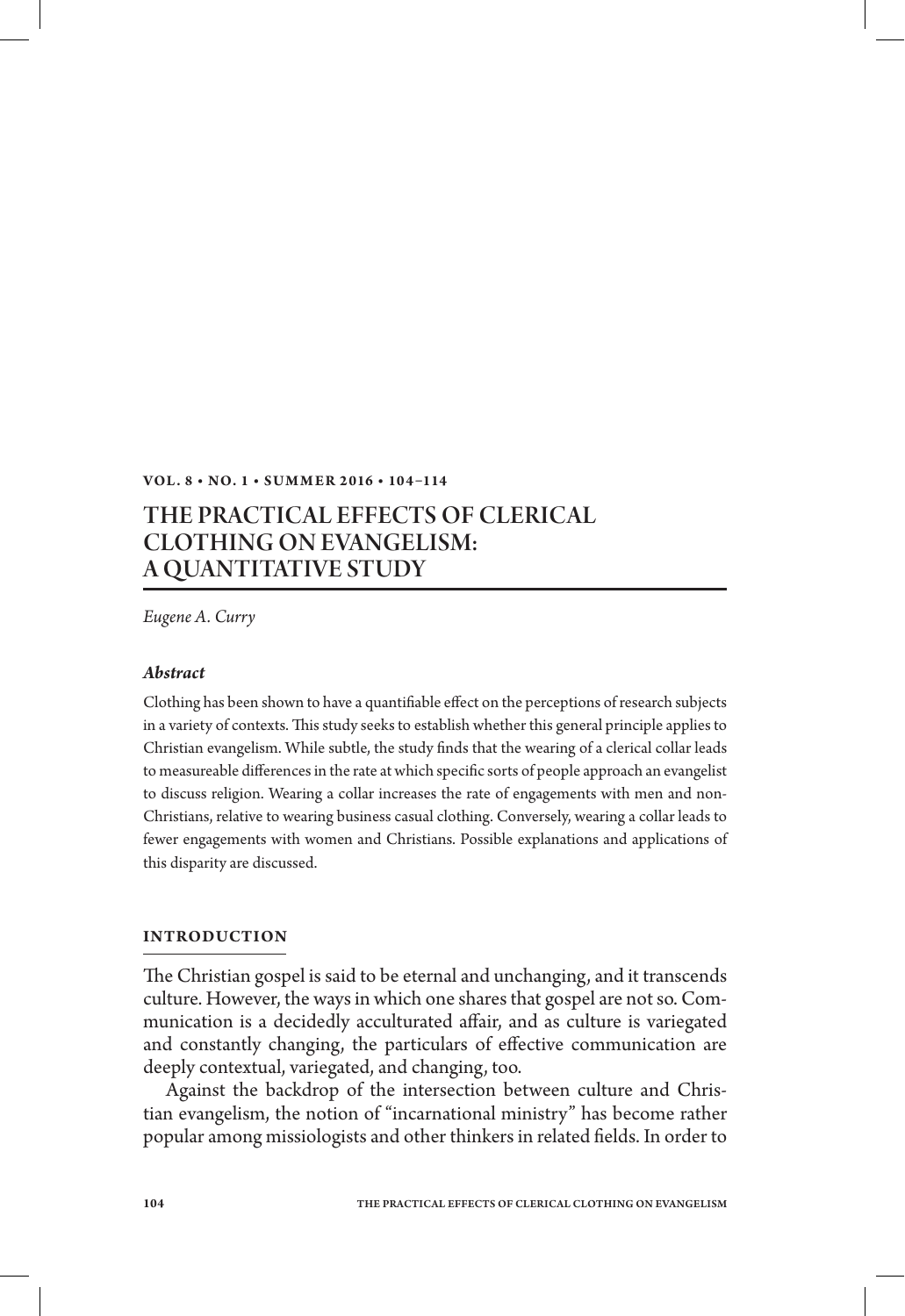present the gospel effectively, so the thinking goes, one must understand and occupy the cultural space of those one hopes to reach. The idea is that by adopting the cultural norms of a given society, one can lower the barriers that might separate the would-be evangelist from potential hearers, putting the audience at greater ease. Such a self-presentation allows for the communication of the gospel without the sense of unnecessary foreignness that might frustrate the process. So, as Sherwood Lingenfelter and Marvin Mayers counsel in their seminal work on the subject, "We must love the people to whom we minister so much that we are willing to enter their culture as children, to learn how to speak as they speak, play as they play, eat what they eat, sleep where they sleep, study what they study, and thus earn their respect and admiration."1

The same noble intent that lies at the back of the incarnational approach to cross-cultural missions also informs many Christians' attempts to minster within their own culture and other closely related "near-neighbor" societies. In such familiar contexts, the incarnational orientation often takes the form of presenting one's self as "one of the guys," of adopting the dress and style of the normal layperson a Christian minister is likely to meet in the course of his ministry. By being more familiar and more relatable, the would-be evangelist again hopes to lower unnecessary barriers that might hinder the communication of the gospel.<sup>2</sup> That is, the proverbial man on the street may be more inclined to genuinely hear the gospel if it is presented by someone with whom he can more obviously identify.

However, is such a *hyper*-targeted incarnational approach truly helpful? Does a willingness to present one's self, not just as part of a target culture, but as part *of a part* of a target culture—the lay part specifically—really translate into greater evangelistic effectiveness? To be sure, such a strategy likely increases an evangelist's relatability, but does it not also consequently undermine his visibility (what Paul Avis calls the church's "findability") and credibility?3 Doctors, police officers, firefighters, even plumbers and waiters typically wear uniforms of sorts to advertise their presence and competency to serve in their appropriate capacities. Historically, clergymen have done the same, too. Even the quintessential historical heroes of the incarnational model—men like Hudson Taylor and Robert de Nobili—intentionally and

<sup>1</sup> Sherwood G. Lingenfelter and Marvin K. Mayers, *Ministering Cross-Culturally: An Incarnational Model for Personal Relationships,* 2nd ed. (Grand Rapids: Baker Academic, 2003), 24–25.

<sup>2</sup> Nathan Joseph and Nicholas Alex, "The Uniform: A Sociological Perspective," *American Journal of Sociology* 77, no. 4 ( January 1972), 727.

<sup>3</sup> Paul Avis, *A Church Drawing Near: Spirituality and Mission in a Post-Christian Culture* (New York: T&T Clark, 2003), 191. Cp. Jeffery J. Meyers, *The Lord's Service: The Grace of Covenant Renewal Worship* (Moscow, Idaho: Canon Press, 2003), 348–353.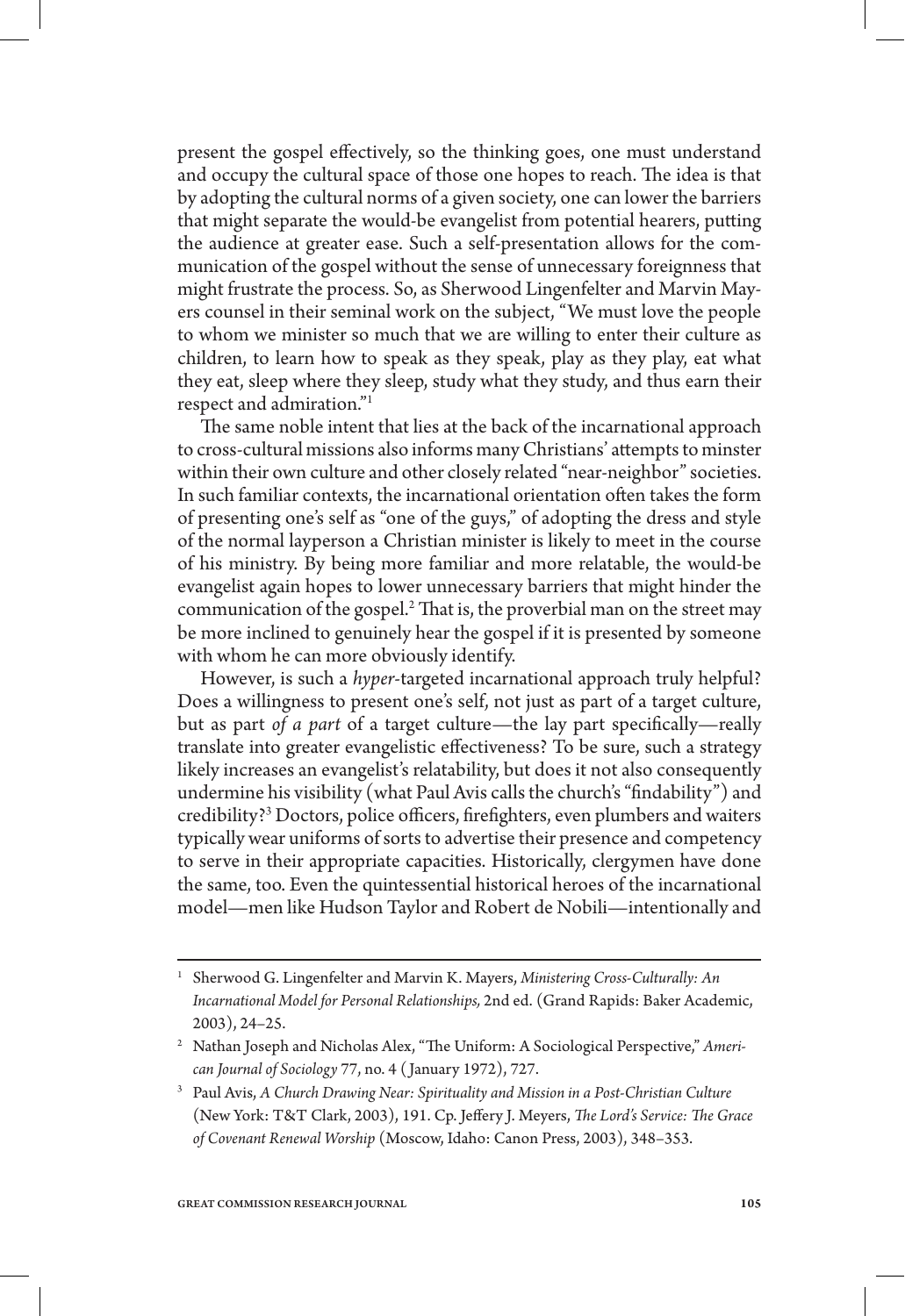visibly associated themselves with the vocationally religious segment of their target cultures: Taylor affected the long fingernails of a classical Chinese religious scholar and de Nobili embraced the trappings of an Indian guru.4 Might it be that missionaries and evangelists, if they were to dress in a way that advertises their presence and intentions, a way that signals their own ministerial vocations and competency, would be able to share the gospel more effectively as a result? Perhaps in the church's rush for intercultural self-assimilation, we have lost some of the benefits of *intra*-cultural differentiation.

# **Past Experience**

Over the course of the last decade, I have sought to share the gospel on university campuses in a sustained capacity. I set up a small table along a busy walkway, put out some candy, business cards, and New Testaments, and I posted signs inviting passersby to sit down for a conversation about Jesus. In the course of this ministry, I have sometimes worn what could be called business-casual clothing; at other times, I have worn more overtly ministerial attire, including a clerical collar. People see the signs, hear my friendly invitations, and sometimes they stop in for a chat. Often those who stop are Christians looking for advice, or prayer, or merely hoping to encourage me with a friendly word. At other times, I receive non-Christians—atheists, agnostics, and adherents of other religions like Islam. In these instances, I share the good news of Jesus, offer my interlocutors a copy of the New Testament, and seek to engage with their questions and concerns as best I can. It has been a thoroughly worthwhile ministry, and one that I hope to continue for years to come.

For some time, though, I have wondered what effect the different kinds of clothing I have worn in the midst of this outreach have had on my ability to speak with students and others about the gospel. Casual clothing makes me more approachable, one would think. However, the clerical collar makes me more identifiable and seemingly professional. Do the benefits of one style of dress outweigh the benefits associated with the other?

I recently resolved to investigate the matter quantitatively, but it seemed that there simply was no quantitative data available on the topic. To be sure, researchers have studied similar issues in connection with other fields: past studies have found that subjects perceive interviewers, therapists, and college professors as more competent and reliable when they wear formal,

<sup>4</sup> Jedd Medefind and Erik Lokkesmoe, *Upended: How Following Jesus Remakes Your Words and World* (Lake Mary, Florida: Passio, 2012), 79. Ed Mathews, "History of Mission Methods: A Brief Survey," *Journal of Applied Missiology* 1, no. 1 (April 1990), accessed January 5, 2015. http://web.ovu.edu/missions/jam/histmeth.htm.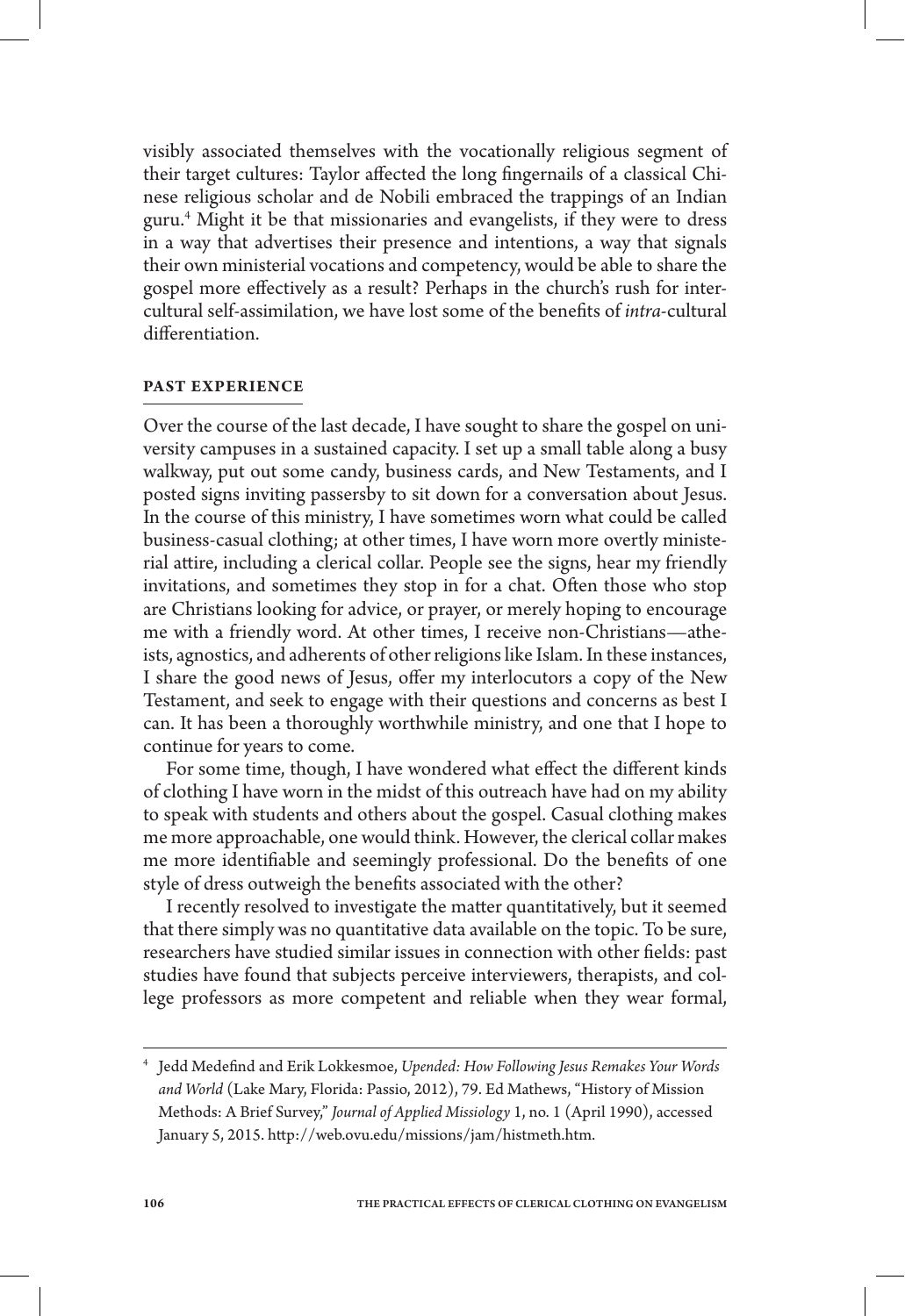professional clothing.<sup>5</sup> In addition, other research has found that, when it comes to retail sales at least, this perception of expertise translates into greater effectiveness—a greater effectiveness that outstrips the benefits of any "incarnational" considerations even: seemingly "expert" salesmen are more successful than salesmen that resemble their customers in various ways.<sup>6</sup> However, when looking for data on the quantifiable effects of clothing in connection with evangelism in particular, little is apparently available.

Internet and library searches did turn up a good deal of thoughtful commentary by ministers and evangelists discussing the pros and cons of clerical dress, but it was all anecdotal and thematic in nature. Some people, like Samuel Wells of St. Martin in the Fields in London, England, strongly endorse the clerical collar in the context of outreach as a way of implicitly communicating that "this conversation we're about to have, this conversation we're having, could be the most important one of your life."7 Others sound a more cautious note, like Roger Pittelko (formerly of Concordia Theological Seminary in Fort Wayne, Indiana), warning that many fear the collar "hampers evangelism" because it serves as "a mark of high status," which some may find off-putting.<sup>8</sup>

Desiring to move beyond such general notions and to get at some hard numbers, I decided to conduct an experiment of my own. I would continue to evangelize at a local university as I always had—sometimes wearing casual clothing, sometimes wearing clerical dress—and I would track the number and kind of people who approached my humble booth, comparing the results of one strategic self-presentation against the results of the other.

#### **Study Design**

Park University in Parkville, Missouri, had given me permission to evangelize on campus, so that was to be the setting for the study. Parkville is proximate

- <sup>5</sup> Barbara K. Kerr and Don M. Dell, "Perceived Interviewer Expertness and Attractiveness: Effects of Interviewer Behavior and Attire and Interview Setting," *Journal of Counseling Psychology* 23, no. 6 (November 1976). Jennifer M. Dacy and Stanley L. Brodsky, "Effects of Therapist Attire and Gender," *Psychotherapy: Theory, Research, Practice, Training* 29, no. 3 (Fall 1992). Karen Lightstone, Rob Francis, and Lucie Kocum, "University Faculty Style of Dress and Students' Perception of Instructor Credibility," *International Journal of Business and Social Science* 2, no. 15 (August 2011).
- <sup>6</sup> Arch G. Woodside and J. William Davenport Jr., "The Effect of Salesman Similarity and Expertise on Consumer Purchasing Behavior," *Journal of Marketing Research* 11, no. 2 (May 1974).
- <sup>7</sup> Samuel Wells, "Dressed for the Moment," *Christian Century* (November 19, 2014), 33.
- <sup>8</sup> Roger D. Pittelko, "Clerical Collar—To Wear or Not To Wear?" *Concordia Theological Quarterly* 68, no. 2 (April 2001), 155.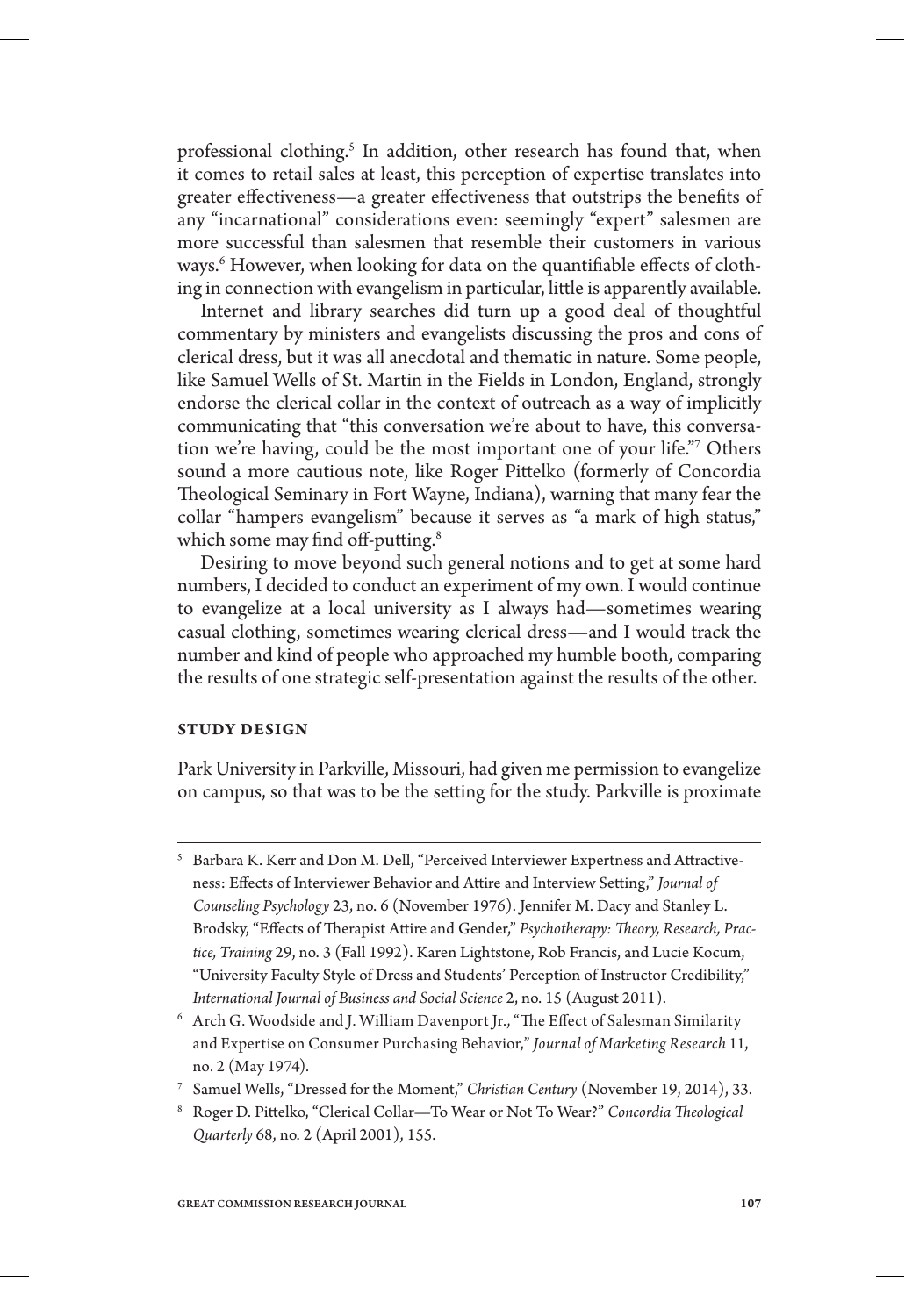to Kansas City, with a history that extends back to before the Civil War. Park University itself is a liberal arts school founded in 1875. Originally Presbyterian, the school was purchased by the Reorganized Church of Jesus Christ of Latter Day Saints in the 1970s, only to be sold again in more recent history, thus acquiring its current non-sectarian character. The university's student body is remarkably diverse, with more than a third of the residential students being internationals from a plethora of Latin American, European, African, and Asian nations.

The study took place over the course of sixteen Monday sessions, falling between September 29, 2014, and March 30, 2015. On half of these sessions, I would wear business-casual attire; on the other half, I would wear a clerical collar—alternating every two sessions. To ensure that I was collecting genuinely comparable data in the course of the study, I planned to evangelize at the same place on campus, on the same day of the week, at roughly the same time of day, for about two hours each day, with the same setup. Therefore, for about two hours each Monday, sometime between 10 AM and 2:30 PM, I would appeal to students, faculty, and other passersby from my evangelism table situated in a wide hallway leading to the university's library.

The table would contain some business cards, some New Testaments, a bowl of candy, and it would bear several small signs displaying the words, "LET'S TALK ABOUT JESUS" in bold font, as shown in figure 1. A pair of chairs would be provided for potential conversation partners.

I would greet the people who came within comfortable earshot of my table with a pleasant greeting, some variation or other of, "How are you doing today? Do you have time for a chat?" Should a person sit down for a

# **Figure 1.**

**The table** *in situ*

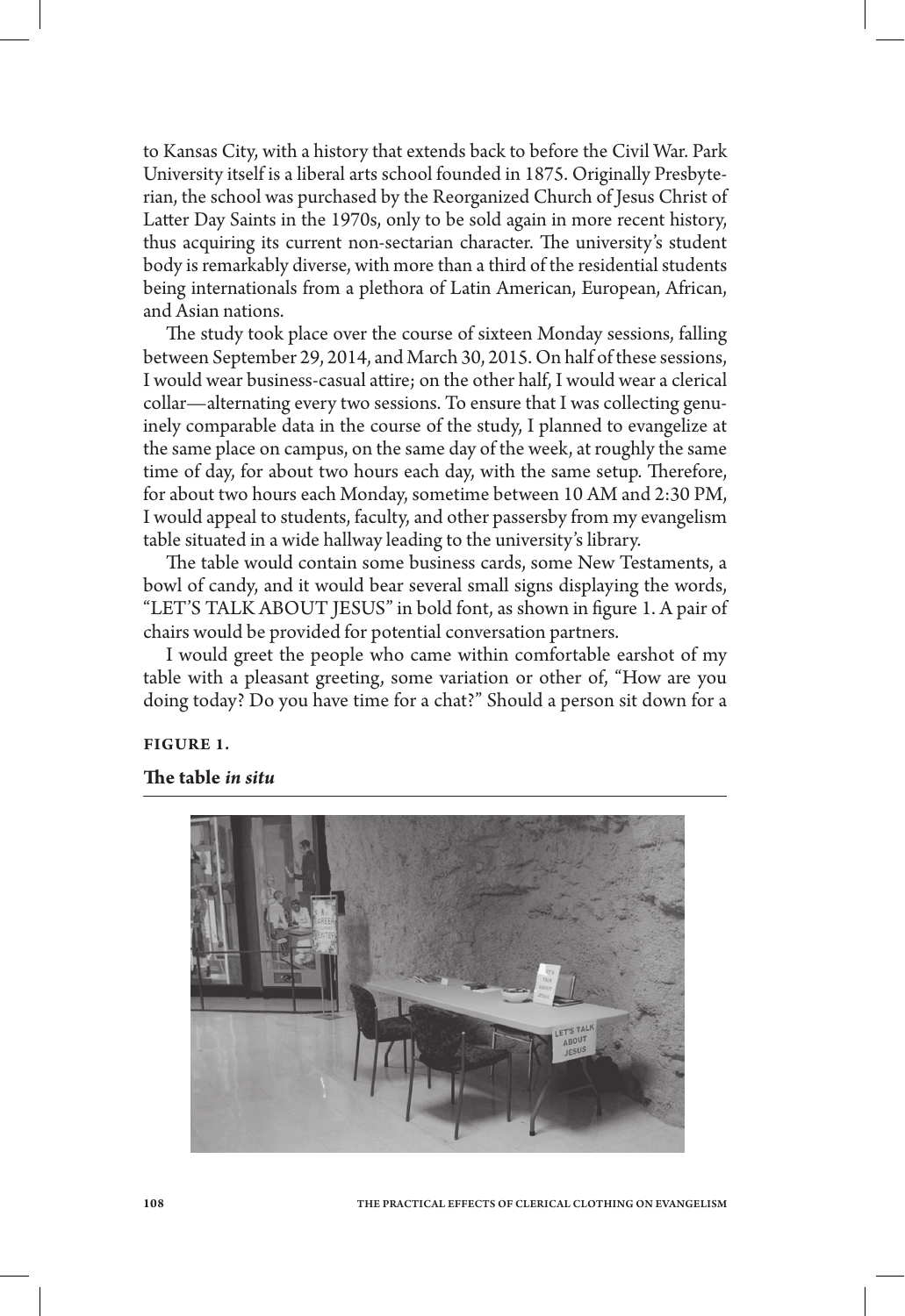conversation, after a brief personal introduction, I would ask them a specific question: "Do you consider yourself a follower of Jesus Christ, or are you still weighing your spiritual options?" The conversation would then develop from there in an organic fashion, touching on those points of the Christian gospel that seemed most relevant to the situation at hand. After we had finished our conversation and the visitor had departed, I would record the individual's visit, noting his or her gender, nationality, and religious identity.

### **Hypotheses**

Prior to carrying out the study, I made a number of hypotheses concerning the expected results against which I could compare my actual findings.

# *Hypothesis 1*

In keeping with past research concerning other vocations, I predicted that wearing a clerical collar would attract more individuals to my table for religiously-themed conversations, relative to dressing in business-casual shirts. If more formal, professional attire increased the perceived expertise of professors and therapists, and the perception of expertise in salesmen led to better sales, presumably similar dynamics would apply in the context of evangelism. By advertising, as it were, my identity as a vocational Christian minister, more people would think that the proffered spiritual conversations would probably be worthwhile—that I would have the training and information needed to answer questions meaningfully and to thoughtfully engage with objections. If the potential conversation partners had this perception of the relatively greater value of the possible conversations, they would seek out those conversations at a greater rate relative to the control sessions.

## *Hypothesis 2*

On the basis of my past experiences, I hypothesized that, relative to dressing in business-casual clothing, wearing a clerical collar would attract a greater number of specifically non-Christian individuals to my table. Inquisitive and assertive skeptics had always seemed drawn to the collar. Sometimes they have had questions, sometimes they have had complaints, and sometimes they have provided me with my most substantive conversations I have enjoyed as a part of this outreach. For whatever reason, though, the presence of the collar serves as a kind of lightning rod with this community.

In addition, given the very large number of Muslim students enrolled at Park University, it seemed plausible that such students would be attracted by the presence of the collar. Many of these Muslim students hail from nations with very little Christian presence—let alone overt and unabashedly proselytizing Christian presence. Perhaps these individuals would be attracted to a conversation with a Christian evangelist for the sheer novelty of the experience. If their mental image of a Christian clergyman were mediated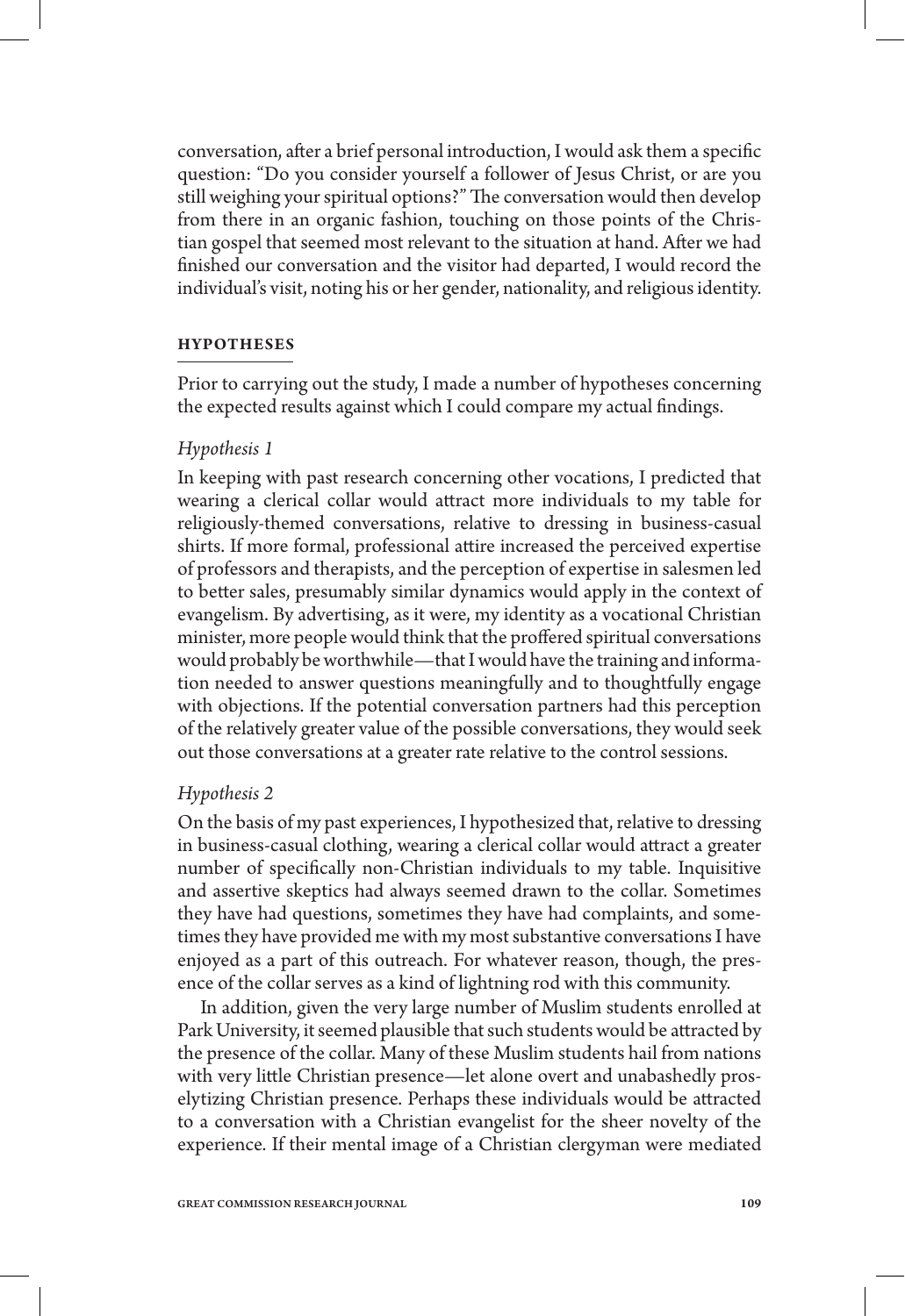to them primarily through television and movie depictions (depictions in which clerical collars are nearly ubiquitous), then reflecting such depictions would key into their mental images and effectively advertise my presence and purpose.9 As Alvin Reid has noted, even the "radically unchurched" recognize and understand the meaning of a clerical collar.10

# *Hypothesis 3*

Finally, as a corollary to the second hypothesis, and being mindful of the overlap between international students and Muslim students, I predicted that, relative to dressing in business-casual shirts, wearing a clerical collar would attract a greater number of international students generally.

With these hypotheses in place, I set about conducting the experiment, hoping both to see the predictions either confirmed or disconfirmed and also valuing the evangelism for the spiritual results it might produce in the lives of those I met.

# **Outcomes**

As in the past, many people of various backgrounds stopped at the table, and we shared meaningful conversations. Some of the conversations were rather short—consisting of little more than personal introductions, a profession of Christian faith on the part of the visitor, and a brief prayer shared together. Other conversations lasted much longer—particularly those that involved passionate unbelievers who were eager for a thoughtful dialogue on multiple points of disagreement between us. I was able to share the gospel message many times, to distribute several copies of the New Testament, to pray with a number of people, and to give informational flyers relevant to various apologetics topics when appropriate.

Following the study protocol proved easy enough, as did ascertaining and recording the desired data. Each day of the study, I recorded the time I began evangelizing, the time I finished, and the data concerning the specific individuals who responded to my invitations and approached me. The data concerning the evangelistic program, presented in terms of absolute numbers, is summarized in Table 1.

When these absolute numbers are divided by the amount of time spent evangelizing, the disparity in overall time spent is accommodated for, and directly comparable rates of engagement emerge. This information is contained in Table 2.

<sup>9</sup> Larry A. Witham, *Who Shall Lead Them?: The Future of Ministry in America* (New York: Oxford University Press, 2005), 187.

<sup>&</sup>lt;sup>10</sup> Alvin Reid, Evangelism Handbook: Biblical, Spiritual, Intentional, Missional (Nashville: B&H Publishing Group, 2009), 395.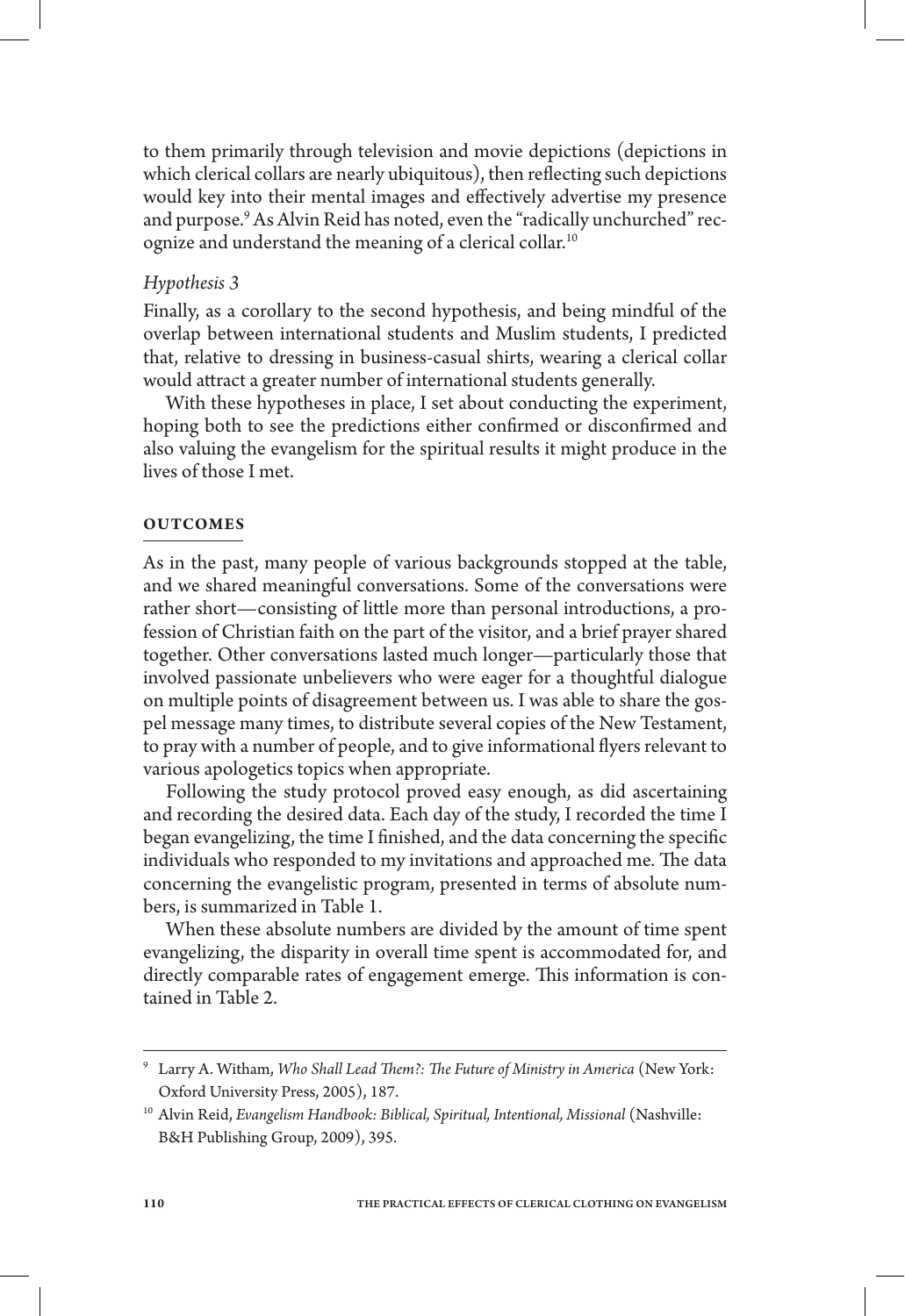#### **Table 1.**

|                         | Clothing worn by evangelist |                        |
|-------------------------|-----------------------------|------------------------|
|                         | <b>Clerical</b>             | <b>Business-casual</b> |
| Total time evangelizing | 8 hours                     | 7.25 hours             |
| Total people engaged    | 25                          | 24                     |
| Men                     | 19                          | 11                     |
| Women                   | 6                           | 13                     |
| Christians              | 18                          | 22                     |
| Non-Christians          | 7                           | $\mathfrak{2}$         |
| Americans               | 19                          | 15                     |
| Internationals          | 6                           | 9                      |

# **Results in absolute numbers**

#### **Table 2.**

#### **Results per hour**

| Engaged        | Clothing worn by evangelist |                 |
|----------------|-----------------------------|-----------------|
|                | <b>Clerical</b>             | Business-casual |
| Total people   | 3.125                       | 3.310           |
| Men            | 2.375                       | 1.517           |
| Women          | 0.750                       | 1.793           |
| Christians     | 2.250                       | 3.034           |
| Non-Christians | 0.875                       | 0.276           |
| Americans      | 2.375                       | 2.069           |
| Internationals | 0.750                       | 1.241           |

These rates of engagement can be translated into percentages, with the rates associated with business-casual dress serving as a control or baseline against which to compare the rates associated with wearing the clerical collar. That information is presented in Figure 2.

## **Discussion**

As can be seen in Figure 2, I encountered notably different outcomes while wearing a clerical collar when compared against wearing more familiar business-casual clothing. Looking back to the original hypotheses, some were borne out, and others were not.

First, the prediction that more people generally would approach the table when I wore a clerical collar was marginally confirmed. However, the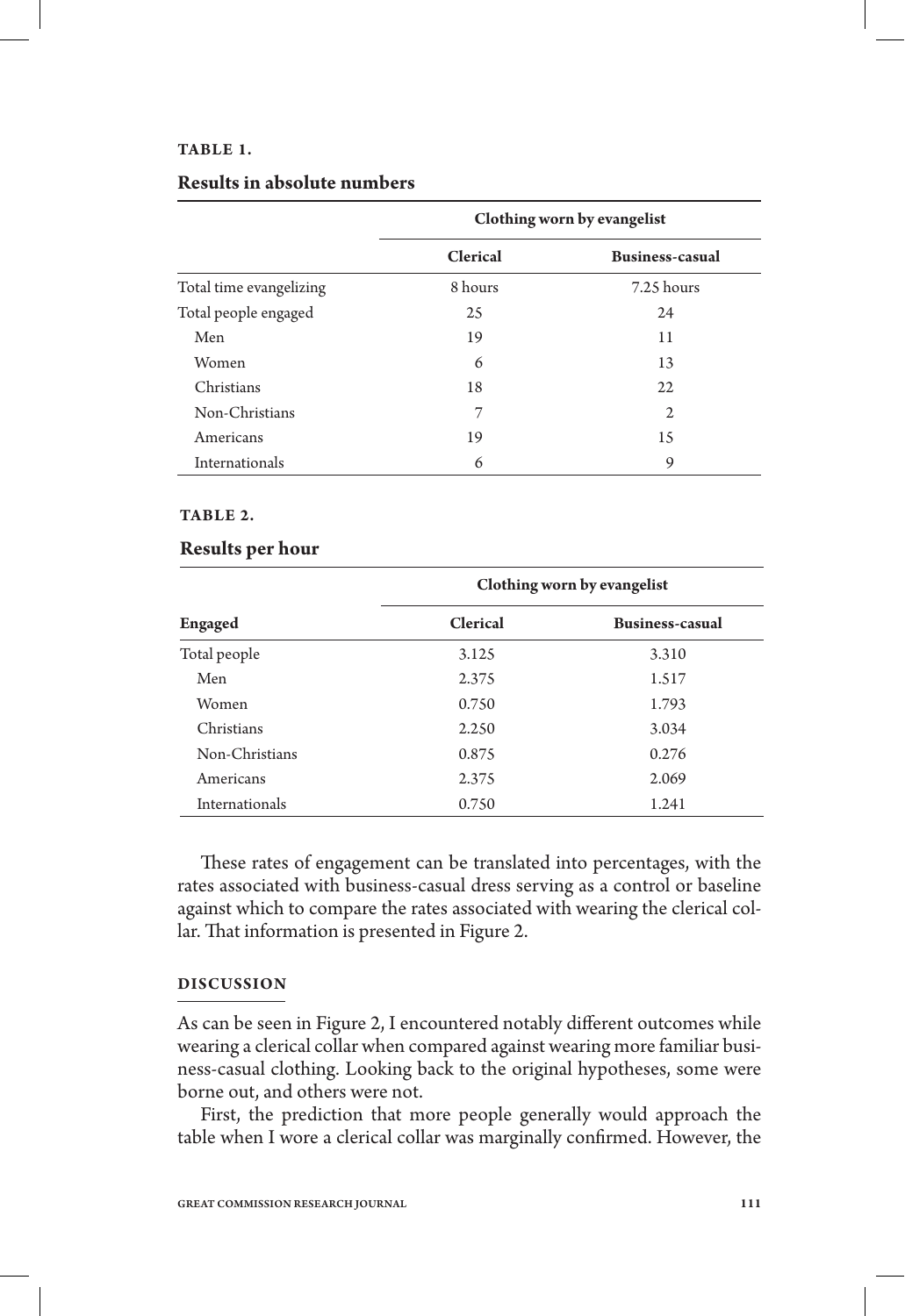#### **Figure 2.**



**Rates of engagement with a clerical collar compared to businesscasual as a baseline**

difference in the rate of engagement was small enough as to be statistically negligible. For all practical purposes, then, people in general approached the booth at roughly the same rate regardless of the style of clothing I wore.

Second, the suspicion that more non-Christians in specific would approach the evangelism table when I wore the clerical collar was dramatically confirmed. Indeed, the rate of such engagements with non-Christians (i.e. Muslims, atheists, agnostics, etc.) while wearing the collar was nearly twice that of the control sessions. Such a quantifiable finding is in keeping with my anecdotal impressions from previous outreach attempts.

Third, the prediction that more internationals would approach the table when I wore a collar was disconfirmed. Internationals approached the table under such conditions at only 81% of the rate that they approached the table when I wore business-casual dress.

Finally, a wholly unexpected outcome of the study presents itself in connection with gender. Relative to the control sessions, men approached the table 25% *more* often, and women 25% *less* often, when I wore the clerical collar. While predictions of gender-based differences in the rates of engagement were not among the initial hypotheses of this study, this outcome seems significant enough to warrant attention.

Perhaps this particular finding is related to the differing degrees to which men and women value expert testimony relative to the testimony of non-experts. Past research has found that men tend to find expert opinion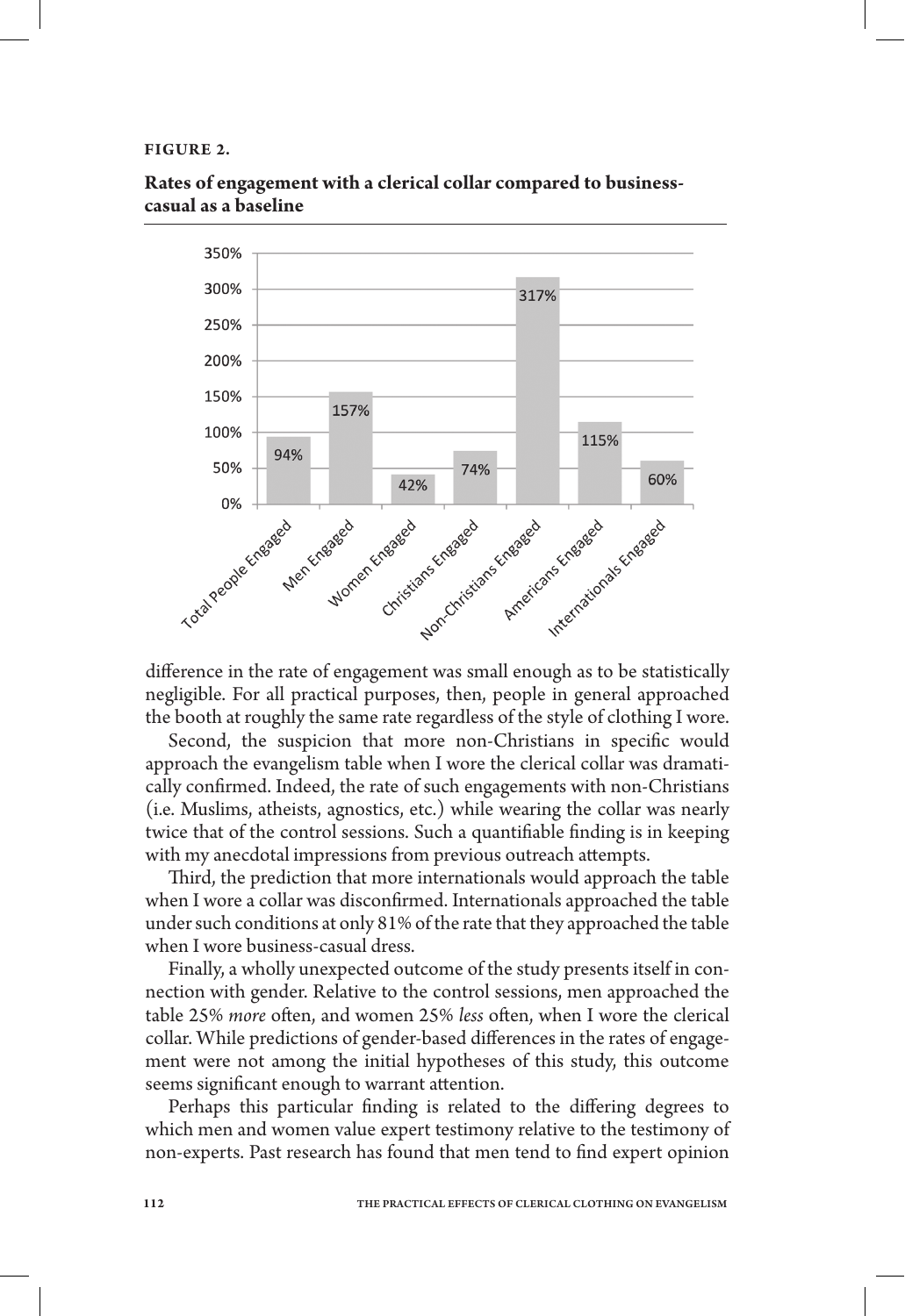relatively more valuable than do women. As Sonia Livingstone discovered vis-à-vis television debate programs, "Men are more likely to consider experts more worth hearing than the laity while women especially emphasize the importance of giving a say to ordinary people."<sup>11</sup> If more overtly professional dress communicates a sense of expertness, and men find such expertness particularly valuable while women do not, it would explain why the presence of distinctly clerical clothing attracted more men and fewer women to enter into religiously-themed conversations at the table. Such is only speculation, though, and further investigation is necessary to come to any settled understanding of the cause of this notable outcome.

# **Limitations**

It needs to be said that the present study is more a beginning than an ending to the discussion of the effect and use of clerical clothing in connection with Christian evangelism. The body of literature that deals with the topic in an empirical and quantifiable fashion is quite small, as noted above—perhaps limited to this study alone. Are the outcomes of this study bound in time or space to the particular context in which the research took place? Might additional studies in other nations or other social settings produce similar results? Ministers have spoken of their impressions concerning the seemingly different effect of clerical dress in different cities in the American Midwest.<sup>12</sup> If researched systematically, would these impressions be borne out? These questions can only be answered with additional research conducted in a variety of settings.

## **Conclusions**

While nuanced, this study provides empirical evidence in support of the notion that—sometimes at least—ministers seeking to play the part of an evangelist are wise not to blend in to their target culture *too* much. Visibly distinguishing oneself as a member of the clergy through the use of a culturally relevant symbol of one's vocation, such as clerical dress, can lead to greater numbers of *certain sorts* of evangelistic engagements. When an evangelist wishes to reach non-Christians specifically (e.g. to share the gospel the most obvious and direct work of an evangelist), wearing clerical clothing can help to facilitate this. Further, should one wish to engage with men specifically in evangelistic conversations, a clerical collar can, apparently, be an asset here, as well. Conversely, if an evangelist is seeking to attract Christians to himself (e.g. to announce the formation of a new church in an under-

<sup>&</sup>lt;sup>11</sup> Sonia Livingstone, "Watching Talk: Gender and Engagement in the Viewing of Audience Discussion Programmes," *Media, Culture, and Society* 16, no. 3 ( July 1994), 434.

<sup>12</sup> Patrick R. Keifert, *Welcoming the Stranger: A Public Theology of Worship and Evangelism* (Minneapolis: Augsburg Fortress, 1992), 136.